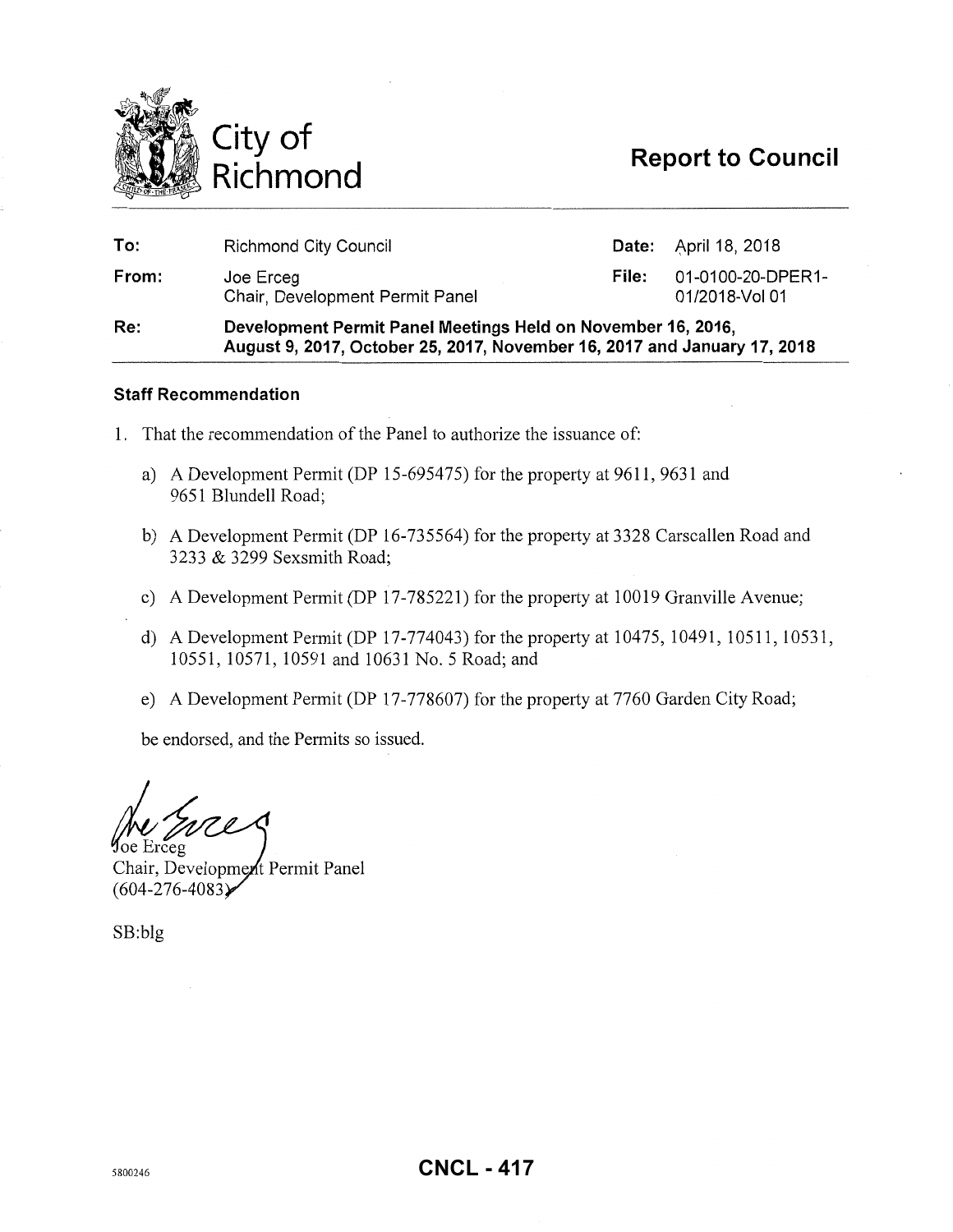### **Panel Report**

The Development Permit Panel considered the following items at its meetings held on November 16,2016, August 9, 2017, October 25, 2017, November 16,2017 and January 17,2018.

DP 15-695475 - 0884100 BC LTD. - 9611, 9631 AND 9651 BLUNDELL ROAD (November 16, 2016)

The Panel considered a Development Permit application to permit the construction of 14 townhouse units on a site zoned "Town Housing (ZT-60)- North McLennan (City Centre)". No variances are included in the proposal.

Architect, Piyush Sanghadia, of Yamamoto Architecture Inc.; and Landscape Architect, Denitsa Dimitrova, of PMG Landscape Architects, provided a brief presentation, noting:

- The subject site is a consolidation of three lots and is the last site to be developed in the block.
- The proposed development is comprised of 14 townhouse units clustered in five buildings; buildings fronting the street have two-storey end units, and a duplex and detached unit are located along the north property line.
- An EnerGuide rating of 82 and pre-ducting for solar hot water heating are proposed.
- A 42-inch height transparent wood fence and gates to individual townhouse front entries provide a pedestrian-oriented streetscape character along Blundell Road and Bridge Street.
- An arbour with vines is proposed at each walkway connecting to the sidewalk.
- A trellis with vines is proposed at the east end of the east-west internal drive aisle.
- The outdoor amenity area includes a children's play area; with play equipment for children aged two to five years, mail kiosks, and a bench for caregivers.
- Visitor parking, walkways, driveway, and portion of drive aisle include permeable pavers.

In response to Panel queries, Mr. Sanghadia and Ms. Dimitrova advised that: (i) the proposed sustainability features for the project, including the use of energy star appliances and double glazing, are part of meeting the target of EnerGuide 82 rating for the project; (ii) shrub planting provides screening to the visitor parking stalls from the children's play area; (iii) wood fiber ground surface treatment is proposed for the children's play area; (iv) picket fencing and shrub planting provide separation to the children's play area from the internal drive aisle; and (v) the units will be pre-ducted for future potential solar water heating.

Staff advised that: (i) one convertible unit will be provided for the proposed development; (ii) no variances are being proposed for the subject application; and (iii) there will be a Servicing Agreement for frontage improvements on Blundell Road and Bridge Street.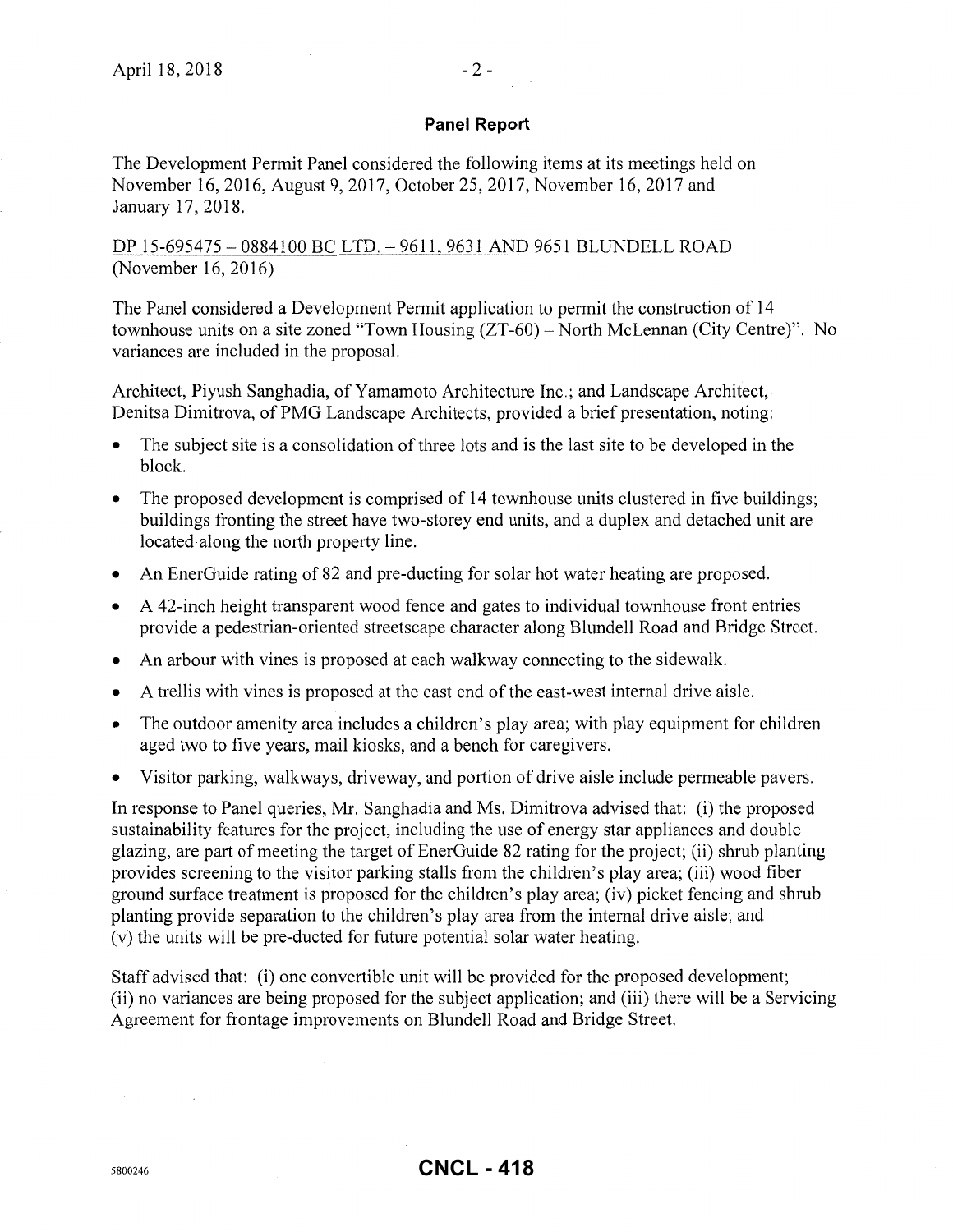In response to a Panel query regarding whether it is possible to fully install the solar water heating system at the outset rather than pre-ducting the townhouse units, developer, Jackson Lee, of 0884100 BC Ltd., advised that: (i) the cost of installing a solar water heating system would have to be determined first; (ii) more research needs to be done regarding the efficiency of harnessing solar energy in Richmond's weather; and (iii) a high efficiency water heating system using gas powered boilers is currently being proposed for the townhouse units.

In response to a query from the Panel whether the applicant has considered incorporating high voltage electric vehicle charging in indoor car garages, Mr. Lee noted that: (i) from a market demand perspective, provision for electric car charging in the subject development was not considered by the applicant; and (ii) the applicant will investigate the feasibility of installing a 240-volt receptacle for electric vehicle charging in individual indoor car garages.

Discussion ensued regarding the need for the applicant to enhance the project's proposed sustainability features prior to the development application moving forward to Council. Staff was then directed to work with the applicant to investigate the possibility of enhancing the project's sustainability features including installation of a solar water heating system during project construction or provision for electric vehicle charging.

No correspondence was submitted to the Development Permit Panel regarding the application.

Subsequent to the Panel meeting, the design was revised to include a 240V receptacle in every townhouse unit garage for electric vehicle charging.

The Panel recommends that the Permit be issued.

### DP 16-735564- PINNACLE LIVING (CAPSTAN VILLAGE) LANDS INC. - 3328 CARSCALLEN ROAD AND 3233 AND 3299 SEXSMITH ROAD (August 9, 2017)

The Panel considered a Development Permit application to permit the construction of the second phase of a four-phase, high-rise, mixed-use development comprised of 418 residential units (including 12 affordable housing units), street-oriented commercial uses, and an Early Childhood Development (ECD) Hub on a site zoned "Residential/Limited Commercial and Artist Residential Tenancy Studio Units (ZMU25)". Variances are included in the proposal for balcony reduced road setbacks and projections.

Architect, John Bingham, of Bingham Hill Architects; and Landscape Architect, Peter Kreuk, of Durante Kreuk Ltd. Landscape Architecture, provided a brief presentation, noting:

- The design responds to the scale of the roads fronting all sides of the development and existing and proposed developments in the area.
- Townhouses with extended canopies at the entrances essentially surround the development.
- The retail unit and three-storey Early Childhood Development (ECD) Hub are located along Carscallen Road.
- Public Art is proposed at the corner of Carscallen Road and Hazelbridge Way; complementing the Public Art across the street and at the Neighbourhood Park.

# **CNCL - 419**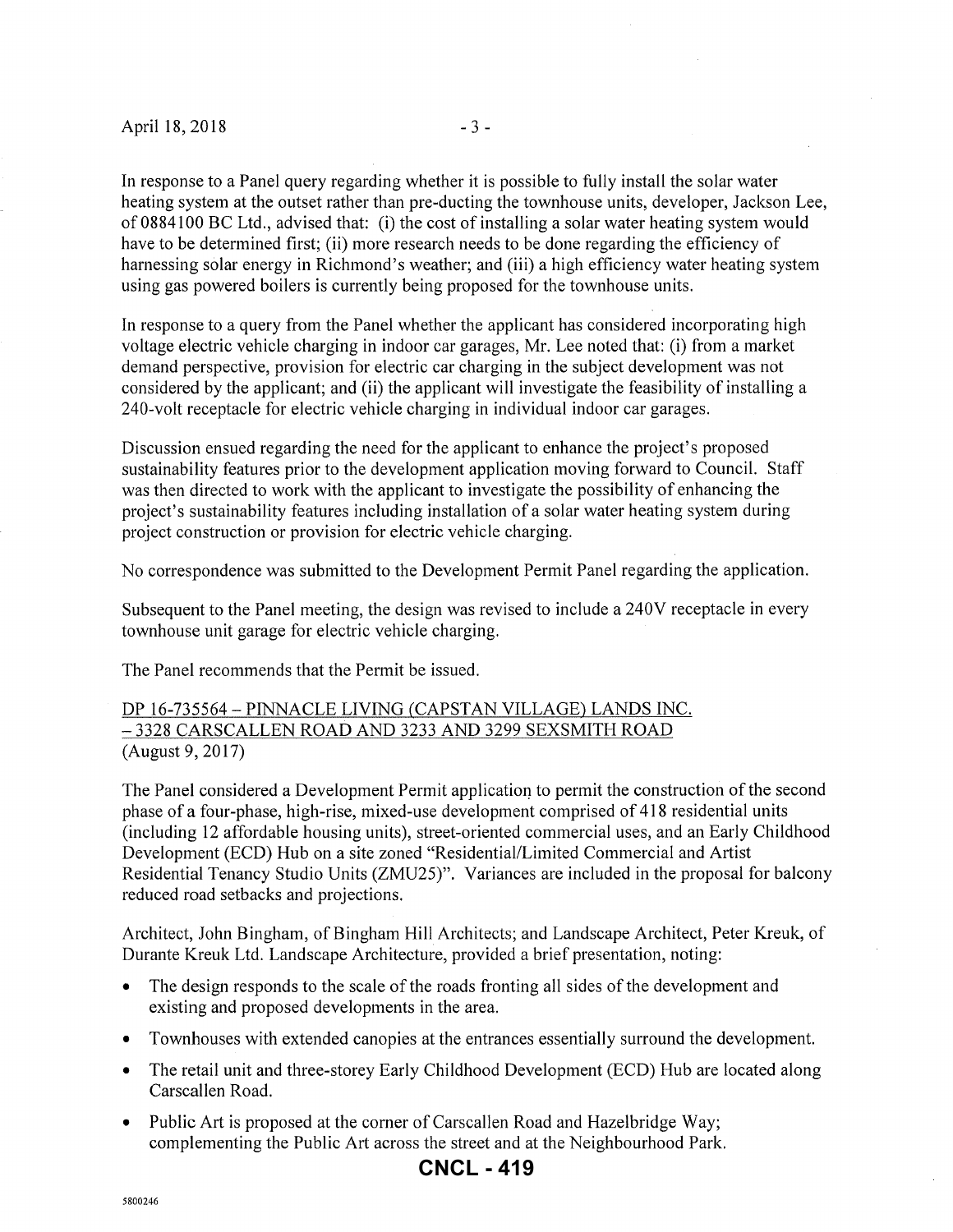- The two vehicular entries to the development are proposed off Hazel bridge Way and the Private Road along the northern edge of the site.
- The ECD area has direct access to parking and drop-off in the parking structure.
- The ECD outdoor amenity area faces the Neighbourhood Park to the west and is sited to receive maximum solar exposure and screened with coloured glazing.
- Shared outdoor amenity areas; including community gardens, gathering and seating areas, and children's play areas, are proposed over five roof top locations.
- Extensive green roofs are proposed on the roof decks of the three towers.
- The building elevations have been broken down into a series of elements to provide a varied streetscape and a neutral colour palette for the building elevations is proposed.

In response to Panel queries, the design team advised that: (i) a large hospital-sized elevator will be used to transport materials and equipment for maintenance of the outdoor amenity areas on the upper levels of the building; (ii) a pedestrian crosswalk will be installed to provide safe pedestrian connection from the ECD Hub to the Neighbourhood Park; (iii) streetscape enhancements are proposed to offset the reduced road setback; (iv) the balconies projecting into the required road setback are not enclosed; and (v) the siting of the proposed towers in the subject phase preserves the view corridors of Phase1 towers.

Staff noted that: (i) there is a Servicing Agreement for frontage improvements along Carscallen Road and Hazelbridge Way, as well as design coordination for the Private Road: (ii) 12 Affordable Housing Units are dispersed on several levels of the proposed development; (iii) 85 Basic Universal Housing Units (BUH) units are proposed, including all of the Affordable Housing Units; (iv) proposed variances related to balcony and architectural projections into the required road setback are located above grade and will not impact pedestrian circulation around the perimeter of the site; (v) a transitional parking strategy and voluntary contribution for the future Capstan Canada Line Station will be provided by the applicant prior to issuance of Building Permit for the subject application; and (vi) the development has been designed to meet the City's aircraft noise acoustical standards and to be connected to a future City District Energy Utility (DEU) system.

In response to a Panel query, staff confirmed that: (i) construction of the Neighbourhood Park will occur in phases; (ii) interim and some ultimate works in the park are associated with Phase 1 ofthe overall development and are ongoing; and (iii) a significant portion of the park will be constructed in the subject phase.

No correspondence was submitted to the Development Permit Panel regarding the application.

The Panel expressed support for the project and commended the design team for the significant work done for the project.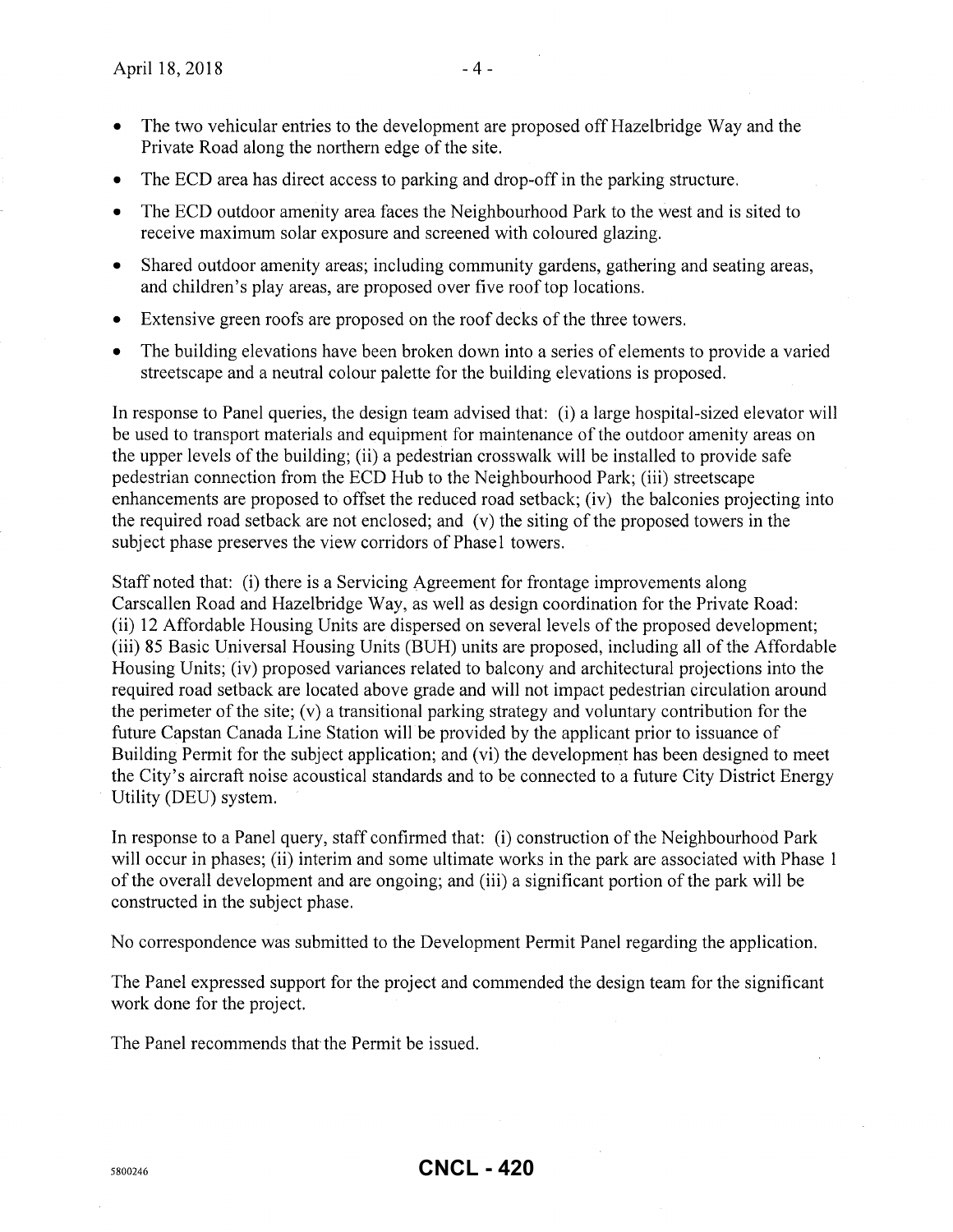# DP 17-785221- ARCUS CONSULTING LTD. -10019 GRANVILLE AVENUE (October 25, 2017)

The Panel considered a Development Permit application to permit the construction of a licensed child care facility for a maximum of 88 children with an accessory residential caretaker unit on a site zoned "Child Care (ZR8)- McLennan". The proposal includes a variance for reduced landscape buffer width abutting a road.

Architect, Doug Massie, of Arcus Consulting Ltd., provided a brief presentation, noting:

- The current owner purchased the subject property with an approved Development Permit for child care facility for 88 children.
- The previously approved form and character of the development will be maintained and the residential character will enhance the adjacent single-family neighbourhood.
- The right-out vehicular exit on No. 4 Road was removed; improving the locations and programming for the playground spaces at the northern portion of the site.

In response to a Panel query, Mr. Massie advised that the wastewater in the proposed septic tank system will be processed and pumped out.

In response to a Panel query, staff advised that the accessory residential unit in the child care facility is intended for an employee or caretaker of the property.

Staff noted that:

- There is a Servicing Agreement associated with the project for frontage improvements along No.4 Road and Granville Avenue and upgrade of the existing traffic signal at the No.4 Road and Granville A venue intersection.
- The proposed child care facility must be licensed by the Vancouver Coastal Health (VCH) prior to operation. He added that VCH has been part of the review process for the project and will be further involved through the Building Permit application process.
- A localized landscape variance is proposed for a landscape width adjacent to the parking stalls close to the driveway on Granville Avenue and noted that while, the landscaped width is reduced, the planting intensity will provide adequate screening for parking stalls.

No correspondence was submitted to the Development Permit Panel regarding the application.

The Panel recommends that the Permit be issued.

# DP 17-774043- ANTHEM PROPERTIES GROUP LTD. -10475, 10491, 10511, 10531, 10551, 10571, 10591 AND 10631 NO.5 ROAD (November 16, 2017)

The Panel considered a Development Permit application to permit the construction of 47 townhouse units on a site zoned "Medium Density Townhouses (RTM3)". Variances are included in the proposal for reduced front yard setback and increased number of small car parking spaces.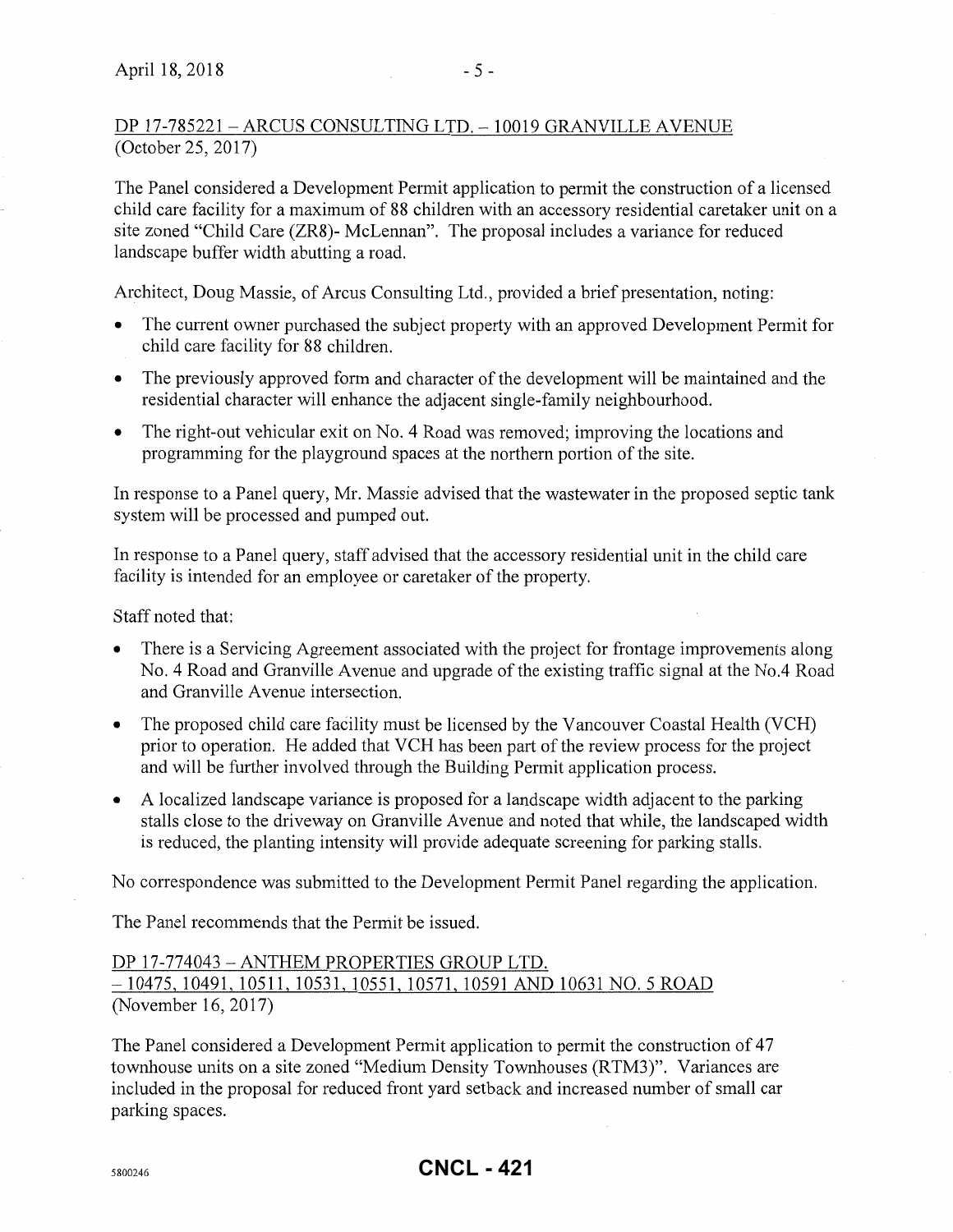Developer, Nicholas Kasidoulis, of Anthem Properties Group, Ltd.; Architect, Shamus Sachs, of Integra Architecture Inc.; and Landscape Architect, Mary Chan Yip, of PMG Landscape Architects, provided a brief presentation, noting:

- The design includes three-storey townhouses along No. 5 Road; including two secondary suites, and two-storey units at the rear fronting the internal drive aisle.
- Existing large trees on-site are proposed to be retained and protected including a group of five trees at the outdoor amenity area.
- The proposed contemporary West Coast architectural style of the townhouse units complements the character of neighbouring developments.
- The landscape design is focused on providing strong pedestrian connections and interactions.
- Rear unit proposed back yard landscaping has been intensified to provide a buffer to the adjacent single-family homes.
- Selected trees and shrubs will provide habitat to wildlife; including birds and pollinators.
- An agricultural landscape buffer and street trees will be provided along No. 5 Road.

In response to a Panel query, Ms. Chan advised that the southeast corner trees to be retained are on existing grade, and the outdoor amenity area will be slightly raised to interface with the street.

In response to Panel queries, Mr. Sachs advised: (i) entry doors of the three-storey end units along No. 5 Road face the street; and (ii) a statutory right-of-way (SRW) over the north-south internal drive aisle in the subject development will allow access to future developments to the north and the existing townhouse development to the south should it be redeveloped in the future.

In response to Panel queries, staff confirmed that extensive consultation was conducted in the surrounding single-family neighbourhood regarding the application and other proposed developments in the area and the residents had expressed strong preference not to have any physical connection to the rear lane regardless of the potential ease of access to bus stops and commercial developments in the area that such connection would provide.

Staff noted that: (i) the project has been designed to achieve an EnerGuide rating of 82; (ii) five convertible units are proposed; (iii) the proposed agricultural landscape buffer along No. 5 Road has been reviewed and supported by the City's Agricultural Advisory Committee (AAC); (iv) the front yard setback variance is necessary due to the required road dedication and to accommodate the required drive aisle width and retention of large on-site trees at the southeast corner of the site; (v) the small car parking variance is intended to provide a parking stall to each of the two secondary suites; (vi) there is a Servicing Agreement associated with the subject application for frontage improvements along No. 5 Road; and (vii) the triplex units at the rear of the subject site were part of the proposal at rezoning and have not been changed.

No correspondence was submitted to the Development Permit Panel regarding the application.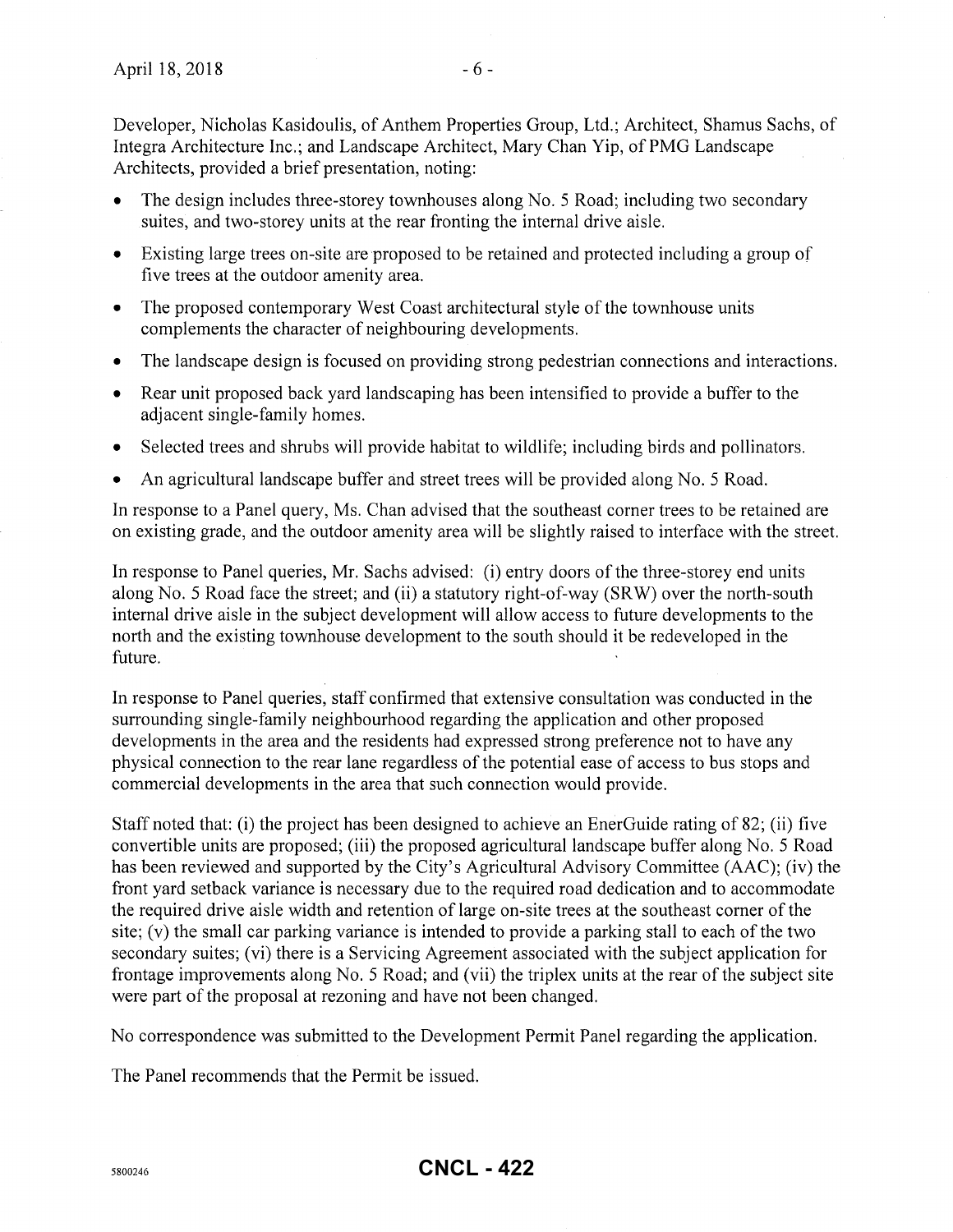# DP 17-778607- INTERFACE ARCHITECTURE- 7760 GARDEN CITY ROAD (January 17, 2018)

The Panel considered a Development Permit application to permit the construction of four townhouse units on a site zoned "Town Housing (ZT49)- Moffatt Road, St. Albans Sub-Area and South McLennan Sub Area (City Centre)". A variance is included in the proposal for a reduced rear yard setback.

Architect, Ken Chow, of Interface Architecture, provided a brief presentation, noting: (i) the site is an orphan lot surrounded by multi-family housing developments; (ii) vehicle access is provided through the adjacent townhouse development to the south and residents' concerns were addressed by the applicant at rezoning; (iii) two convertible units are proposed; and (iv) the architectural form and character will blend well with surrounding developments.

In response to Panel queries, Mr. Chow advised: (i) there will be no adjacency issues with regard to the townhouse unit immediately adjacent to the south of Building 2 as a result of retaining existing fencing and matching the three-storey building height; and (ii) the developer would be amenable to providing 240-volt power for electric vehicle charging in garages of the two convertible units.

Staff noted that: (i) the terms of the access agreement reached by the developer and the Strata Council of the adjacent development to the south will be secured as a consideration to rezoning; and (ii) the proposed rear yard setback variance relates only to the ground floor of Building 1, as the second and third floors of the building step back to meet the required minimum side yard setback.

In response to a Panel query, staff confirmed that the variance request was identified at rezoning.

No correspondence was submitted to the Development Permit Panel regarding the application.

The Panel expressed support for the project subject to confirmation of the applicant's commitment to install 240-volt power for electric vehicle charging in the dwelling units.

Subsequent to the Panel meeting, the design was revised to include the electric vehicle charging outlets.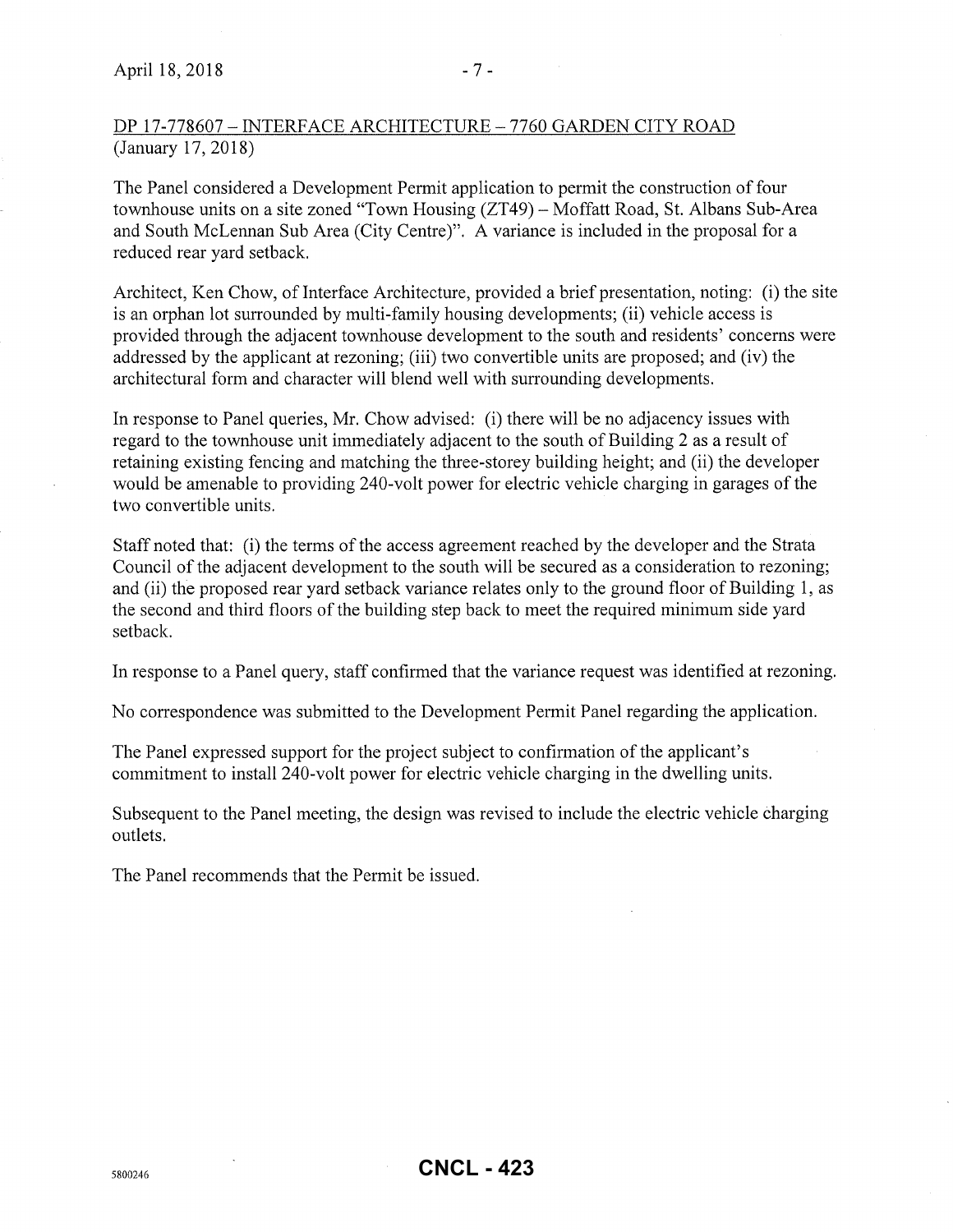

# **Report to Council**

| To:   | <b>Richmond City Council</b>                               |       | <b>Date:</b> April 18, 2018         |
|-------|------------------------------------------------------------|-------|-------------------------------------|
| From: | Cecilia Achiam<br><b>Chair, Development Permit Panel</b>   | File: | 01-0100-20-DPER1-<br>01/2018-Vol 01 |
| Re:   | Development Permit Panel Meeting Held on February 28, 2018 |       |                                     |

# **Staff Recommendation**

1. That the recommendation of the Panel to authorize the issuance of a Development Permit (DP 16-721500) for the property at 10311 River Drive, be endorsed, and the Permit so issued.

Cecilia Achiam Chair, Development Permit Panel

 $\bar{I}=\bar{I}^{\bar{I}}$ 

SB:blg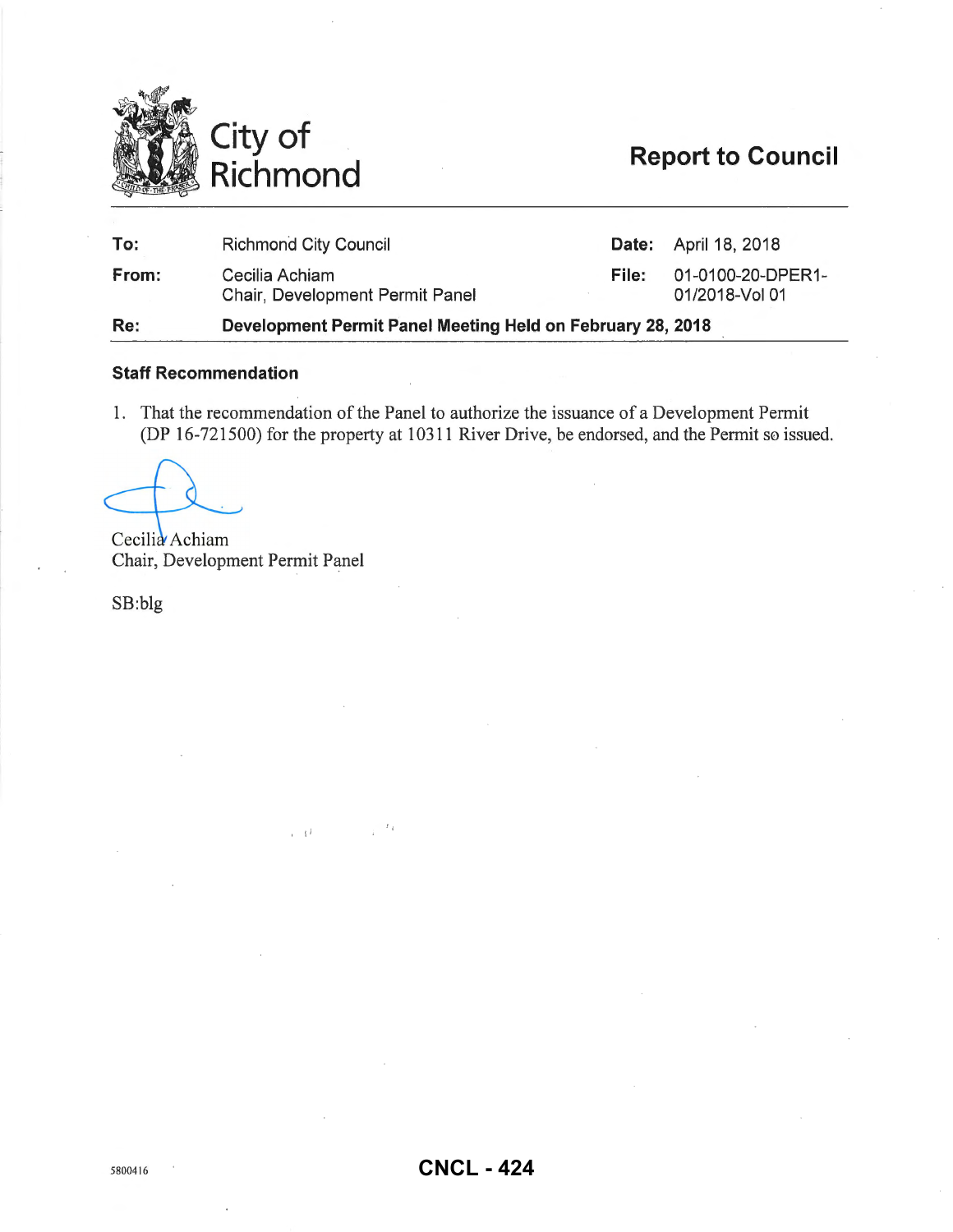### **Panel Report**

The Development Permit Panel considered the following item at its meeting held on February 28,2018.

# DP 16-721500- 10311 RIVER DRIVE- WESTERN-CITIMARK RIVER FRONT TOWNHOUSE PROJECT LTD. (February 28, 2018)

The Panel considered a Development Permit application to permit the construction of 86 townhouse units and a two-storey mixed-use building with amenity space and a City-owned child care facility on a site zoned "Residential Mixed Use Commercial (ZMU17)- River Drive/No. 4 Road (Bridgeport)". The proposal includes a variance for a reduced west side yard.

Architect, Wayne Fougere, of Fougere Architecture Inc.; and Landscape Architect, Mary Chan Yip, of PMG Landscape Architects, provided a brief presentation, noting:

- The project is the third phase of the four-phase Parc Riviera development which includes townhouses and a two-storey mixed-use building at the southwest corner of the site with amenity space and a City-owned child care facility.
- One public and two internal pedestrian walkways are provided from River Drive to the dike through the subject site.
- A one and a half-meter reduction of the required minimum setback for the west side yard for one building is requested. The variance is mitigated by park grade changes; which reduces the apparent height of the three-storey building adjacent to the park to a two-storey building.
- The depression between the dike and townhouse units on the north edge creates a symbolic slough design along the dike frontage.
- The two proposed planting schemes consist of native planting along the dike edge and urban planting along River Drive to provide transition to the neighbourhood.
- The Environmentally Sensitive Area (ESA) enhancement area planting along the north edge of the site is pulled into the site; providing a transition from natural to urban landscape.
- Primarily drought tolerant species are proposed for the project.
- While the project is located adjacent to a new Tait Park and in close proximity to the Tait Neighborhood School Park across River Drive, smaller scale on-site indoor and outdoor amenity spaces will also be provided.
- Separate outdoor play areas are provided for the child care facility.
- Pervious pavings are proposed in some areas on the site for groundwater recharge.
- Lighting will be provided for the mews and street edges.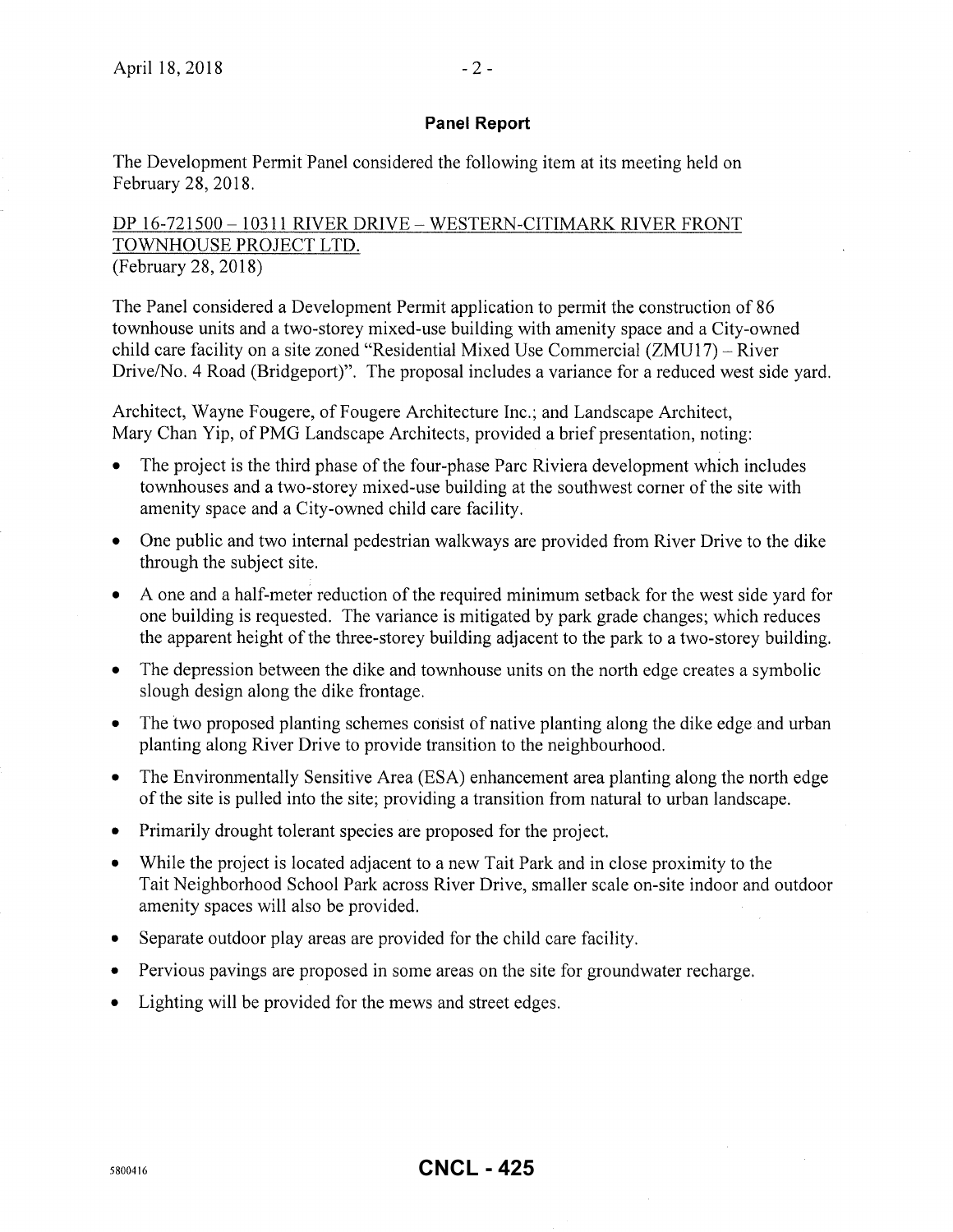In response to queries from the Panel, Mr. Fougere advised that: (i) raising the finished grade of the site to meet the future height of the dike was not considered due to potential additional cost to the project and height transition from the dike to the park and neighbourhood; (ii) all the townhouse units meet the required minimum floodplain elevation; (iii) the living spaces of the four-storey townhouse units adjacent to the dike and the three-storey units adjacent to the park are proposed to match the grades; (iv) there is elevator access to indoor and outdoor amenity areas at the second floor level of the mixed-use building; (v) the amenity area, stairs and elevator are separate from the child care facility; (vi) seven parking spaces are provided for the exclusive use of the child care facility; and (vii) the child care facility will have separate metering and electrical and mechanical room.

In response to Panel queries, staff noted that: (i) the proposed child care facility will be transferred to the City as a strata lot as part of the zoning requirements, and the strata plan will include, among others, general guidelines for maintenance; (ii) the applicant will not build affordable housing units on-site as the entire site provided funding towards the City's capital Affordable Housing Reserve; which was used to provide funding towards the Storeys project.

In response to a query from the Panel, Ms. Chan reviewed the extent of the ESA in the subject site, noting that townhouse decks along the north edge of the site will be contained with low rail fencing to provide separation between the semi-private outdoor amenity space and the ESA.

Staff advised that: (i) Servicing Agreements associated with the proposal include frontage works along River Drive, the construction of the public pedestrian walkway along the east edge of the site and dike improvements; (ii) the child care facility is a collaborative effort between City staff and the developer to fulfill zoning requirements; (iii) the ESA will be subject to a legal agreement to ensure maintenance by the future strata; (iv) five convertible units are proposed for the project; (v) the project has been designed to achieve EnerGuide 82 rating standards and the City's aircraft noise mitigation standards; and (vi) the proposed west side yard setback variance for the subject site is similar to the variance granted to Phase 2 development on the west side of the City park.

No correspondence was submitted to the Development Permit Panel regarding the application.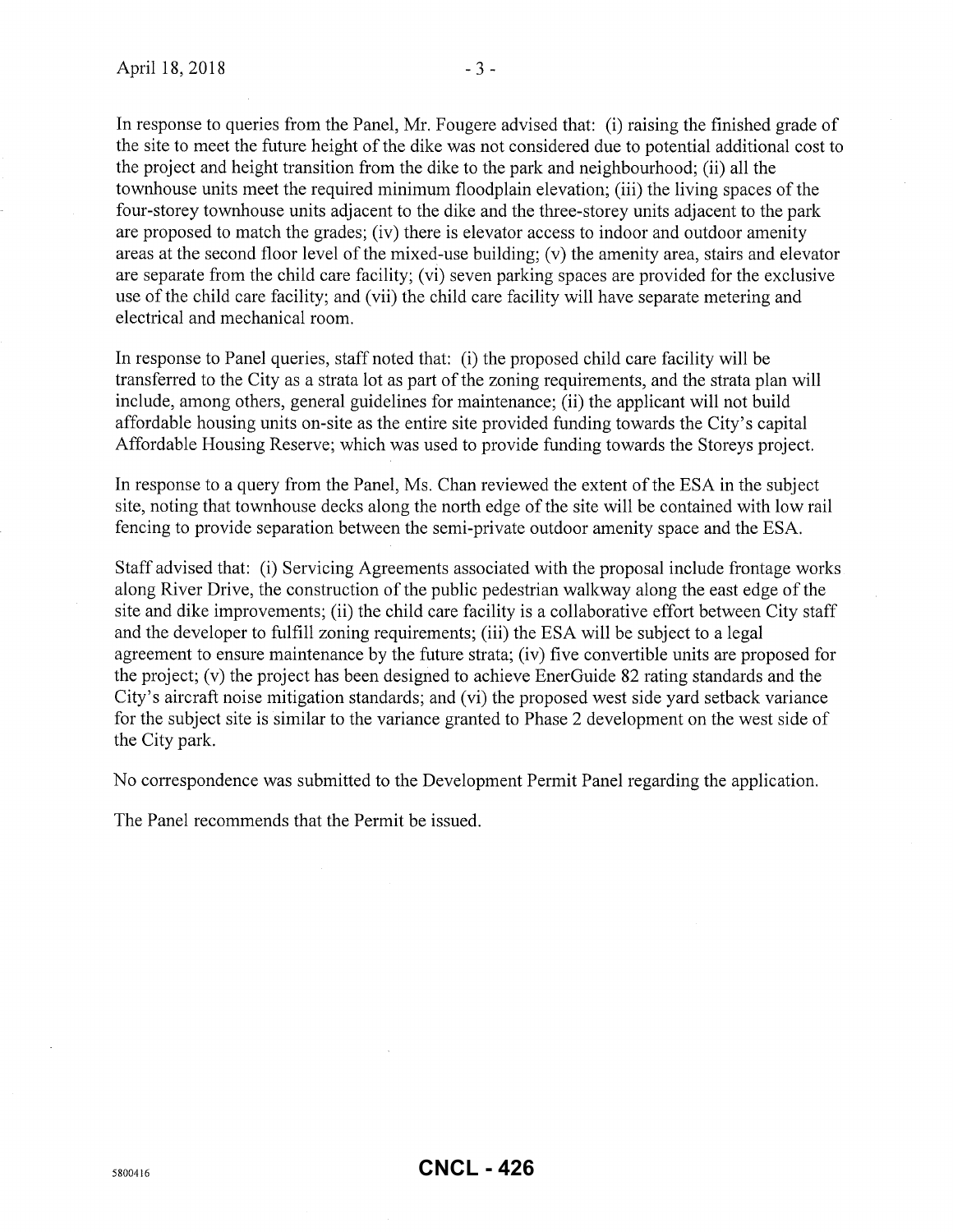

# **Report to Council**

| Re:   | Development Permit Panel Meeting Held on March 14, 2018 |       |                                     |  |
|-------|---------------------------------------------------------|-------|-------------------------------------|--|
| From: | Robert Gonzalez<br>Chair, Development Permit Panel      | File: | 01-0100-20-DPER1-<br>01/2018-Vol 01 |  |
| To:   | <b>Richmond City Council</b>                            |       | <b>Date:</b> April 18, 2018         |  |

### **Staff Recommendation**

1. That the recommendation of the Panel to authorize the issuance of a Development Permit (DP 15-7181 09) for the property at 6020 Steveston Highway, be endorsed and the Permit so issued.

Robert Gonzalez Chair, Development Permit Panel (604-276-4150)

SB:blg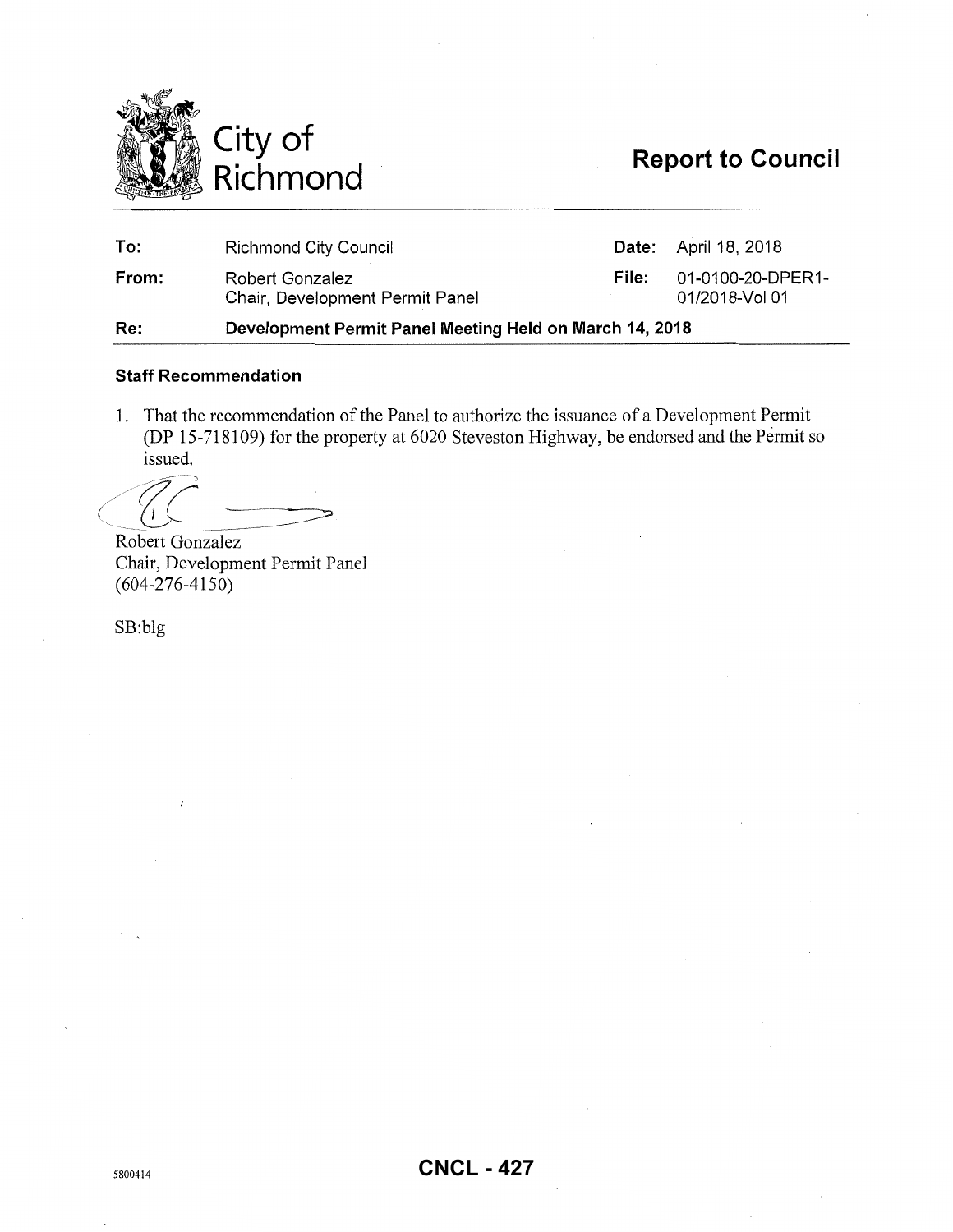### **Panel Report**

The Development Permit Panel considered the following item at its meeting held on March 14, 2018.

# DP 15-718109 - DOUGLAS L. MASSIE, ARCHITECT - 6020 STEVESTON HIGHWAY (March 14, 2018)

The Panel considered a Development Permit application to permit the construction of second floor and roof top additions on a site zoned "Neighbourhood Commercial (CN)" and "Agriculture (AG1)". Variances are included in the proposal for increased building height, reduced side yard setback for a mechanical closet, and reduced maneuvering aisle width.

Architect, Douglas Massie, of Chercover Massie and Associates Ltd., and Landscape Architect, Travis Martin, of van der Zalm +Associates Inc., provided a brief presentation, noting:

- The commercial zoned portion of the property currently contains two commercial units and two child care classrooms on the ground floor and child care use for the entire second floor.
- The applicant is proposing to add a complete second floor to the existing building for child care use and a small office, as well as two stair structures and elevator access to a roof top children's play area.
- The existing septic field is located in the agricultural zoned portion of the property and its size could accommodate the proposed addition.
- Roof top mechanical units will be screened to mitigate noise and comply with the City's Noise Bylaw.
- Some existing building materials will be replaced and new materials will be added to improve the appearance of the building.
- The applicant has agreed to various covenants and agreements to allow the future widening of No.2 Road and Steveston Highway and the proposed landscape design responds to this future condition.
- Bollards will be installed along the edge of the reduced children's play area opposite the surface parking area adjacent to the south property line to provide safety to children.
- Proposed landscaping at the intersection of Steveston Highway and No. 2 Road mimics the landscaping in the City's Fire Hall No. 2 across the street to create a node at the focal intersection and enhance the gateway feel to the intersection.
- A pedestrian walkway is proposed to be installed from the Steveston Highway and No. 2 Road intersection towards the building to enhance pedestrian accessibility to the site.
- Special paving treatment is proposed for vehicular entry points into the site.
- An existing on-site tree on the proposed right-of-way (ROW) along No. 2 Road will be removed due to its poor condition.
- Two trees are proposed to be planted on-site in other locations outside of the ROW.